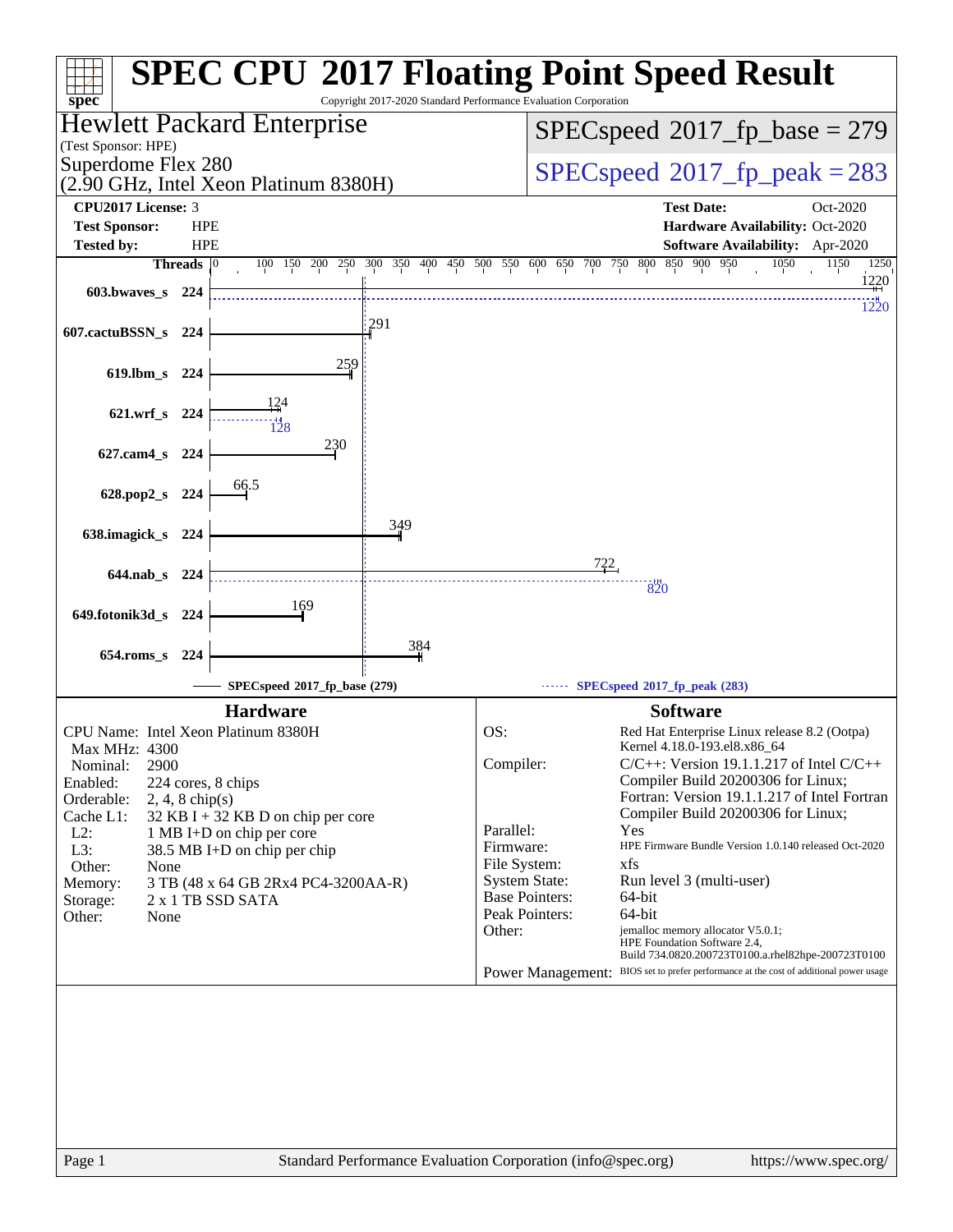Copyright 2017-2020 Standard Performance Evaluation Corporation

## Hewlett Packard Enterprise

(Test Sponsor: HPE)

**[spec](http://www.spec.org/)**

(2.90 GHz, Intel Xeon Platinum 8380H)

 $SPEC speed$ <sup>®</sup> $2017$ \_fp\_base = 279

Superdome Flex 280<br>  $\angle Q$  [SPECspeed](http://www.spec.org/auto/cpu2017/Docs/result-fields.html#SPECspeed2017fppeak)® 2017 fp\_peak = 283

**[CPU2017 License:](http://www.spec.org/auto/cpu2017/Docs/result-fields.html#CPU2017License)** 3 **[Test Date:](http://www.spec.org/auto/cpu2017/Docs/result-fields.html#TestDate)** Oct-2020 **[Test Sponsor:](http://www.spec.org/auto/cpu2017/Docs/result-fields.html#TestSponsor)** HPE **[Hardware Availability:](http://www.spec.org/auto/cpu2017/Docs/result-fields.html#HardwareAvailability)** Oct-2020 **[Tested by:](http://www.spec.org/auto/cpu2017/Docs/result-fields.html#Testedby)** HPE **[Software Availability:](http://www.spec.org/auto/cpu2017/Docs/result-fields.html#SoftwareAvailability)** Apr-2020

## **[Results Table](http://www.spec.org/auto/cpu2017/Docs/result-fields.html#ResultsTable)**

|                             | <b>Base</b>    |                |            |                |       |                | <b>Peak</b> |                |                |              |                |              |                |              |
|-----------------------------|----------------|----------------|------------|----------------|-------|----------------|-------------|----------------|----------------|--------------|----------------|--------------|----------------|--------------|
| <b>Benchmark</b>            | <b>Threads</b> | <b>Seconds</b> | Ratio      | <b>Seconds</b> | Ratio | <b>Seconds</b> | Ratio       | <b>Threads</b> | <b>Seconds</b> | <b>Ratio</b> | <b>Seconds</b> | <b>Ratio</b> | <b>Seconds</b> | <b>Ratio</b> |
| 603.bwayes s                | 224            | 48.0           | 1230       | 48.4           | 1220  | 48.6           | 1210        | 224            | 48.4           | 1220         | 48.2           | 1220         | 48.2           | 1220         |
| 607.cactuBSSN s             | 224            | 57.3           | <u>291</u> | 57.4           | 291   | 56.6           | 294         | 224            | 57.3           | <u>291</u>   | 57.4           | 291          | 56.6           | 294          |
| $619.$ lbm s                | 224            | 20.2           | 259        | 20.2           | 259   | 20.5           | 256         | 224            | 20.2           | 259          | 20.2           | 259          | 20.5           | 256          |
| $621$ .wrf s                | 224            | 107            | 124        | 103            | 128   | 119            | 112         | 224            | 110            | 121          | 102            | 130          | 103            | 128          |
| $627$ .cam $4$ <sub>S</sub> | 224            | 38.6           | 230        | 39.0           | 227   | 38.6           | 230         | 224            | 38.6           | 230          | 39.0           | 227          | 38.6           | 230          |
| $628.pop2_s$                | 224            | 179            | 66.5       | 180            | 66.1  | 178            | 66.7        | 224            | 179            | 66.5         | 180            | 66.1         | 178            | 66.7         |
| 638.imagick_s               | 224            | 41.4           | 349        | 41.3           | 350   | 41.8           | 345         | 224            | 41.4           | 349          | 41.3           | 350          | 41.8           | 345          |
| $644$ .nab s                | 224            | 23.4           | 747        | 24.2           | 722   | 24.2           | 722         | 224            | 21.3           | 820          | 21.5           | 813          | 21.2           | 825          |
| 649.fotonik3d s             | 224            | 54.6           | 167        | 53.6           | 170   | 53.9           | <b>169</b>  | 224            | 54.6           | 167          | 53.6           | 170          | 53.9           | <u>169</u>   |
| $654$ .roms s               | 224            | 41.2           | 382        | 41.1           | 384   | 40.6           | 388         | 224            | 41.2           | 382          | 41.1           | 384          | 40.6           | 388          |
| $SPECspeed*2017_fp\_base =$ |                |                | 279        |                |       |                |             |                |                |              |                |              |                |              |
| $SPECspeed*2017_fp\_peak =$ |                |                | 283        |                |       |                |             |                |                |              |                |              |                |              |

Results appear in the [order in which they were run](http://www.spec.org/auto/cpu2017/Docs/result-fields.html#RunOrder). Bold underlined text [indicates a median measurement](http://www.spec.org/auto/cpu2017/Docs/result-fields.html#Median).

### **[Submit Notes](http://www.spec.org/auto/cpu2017/Docs/result-fields.html#SubmitNotes)**

 The numactl mechanism was used to bind copies to processors. The config file option 'submit' was used to generate numactl commands to bind each copy to a specific processor. For details, please see the config file.

## **[Operating System Notes](http://www.spec.org/auto/cpu2017/Docs/result-fields.html#OperatingSystemNotes)**

 Stack size set to unlimited using "ulimit -s unlimited" Transparent Huge Pages enabled by default Prior to runcpu invocation Filesystem page cache synced and cleared with: sync; echo 3> /proc/sys/vm/drop\_caches Tuned-adm profile was set to Throughput-Performance using "tuned-adm profile throughput-performance"

## **[Environment Variables Notes](http://www.spec.org/auto/cpu2017/Docs/result-fields.html#EnvironmentVariablesNotes)**

Environment variables set by runcpu before the start of the run:  $KMP$  AFFINITY = "granularity=fine, compact" LD\_LIBRARY\_PATH = "/home/cpu2017/lib/intel64:/home/cpu2017/je5.0.1-64" MALLOC\_CONF = "retain:true" OMP\_STACKSIZE = "192M"

## **[General Notes](http://www.spec.org/auto/cpu2017/Docs/result-fields.html#GeneralNotes)**

 Binaries compiled on a system with 1x Intel Core i9-7980XE CPU + 64GB RAM memory using Redhat Enterprise Linux 8.0 NA: The test sponsor attests, as of date of publication, that CVE-2017-5754 (Meltdown)

**(Continued on next page)**

|  | tion (info@spec.org) |  | https://www.spec.org/ |
|--|----------------------|--|-----------------------|
|--|----------------------|--|-----------------------|

Page 2 Standard Performance Evaluation Corpora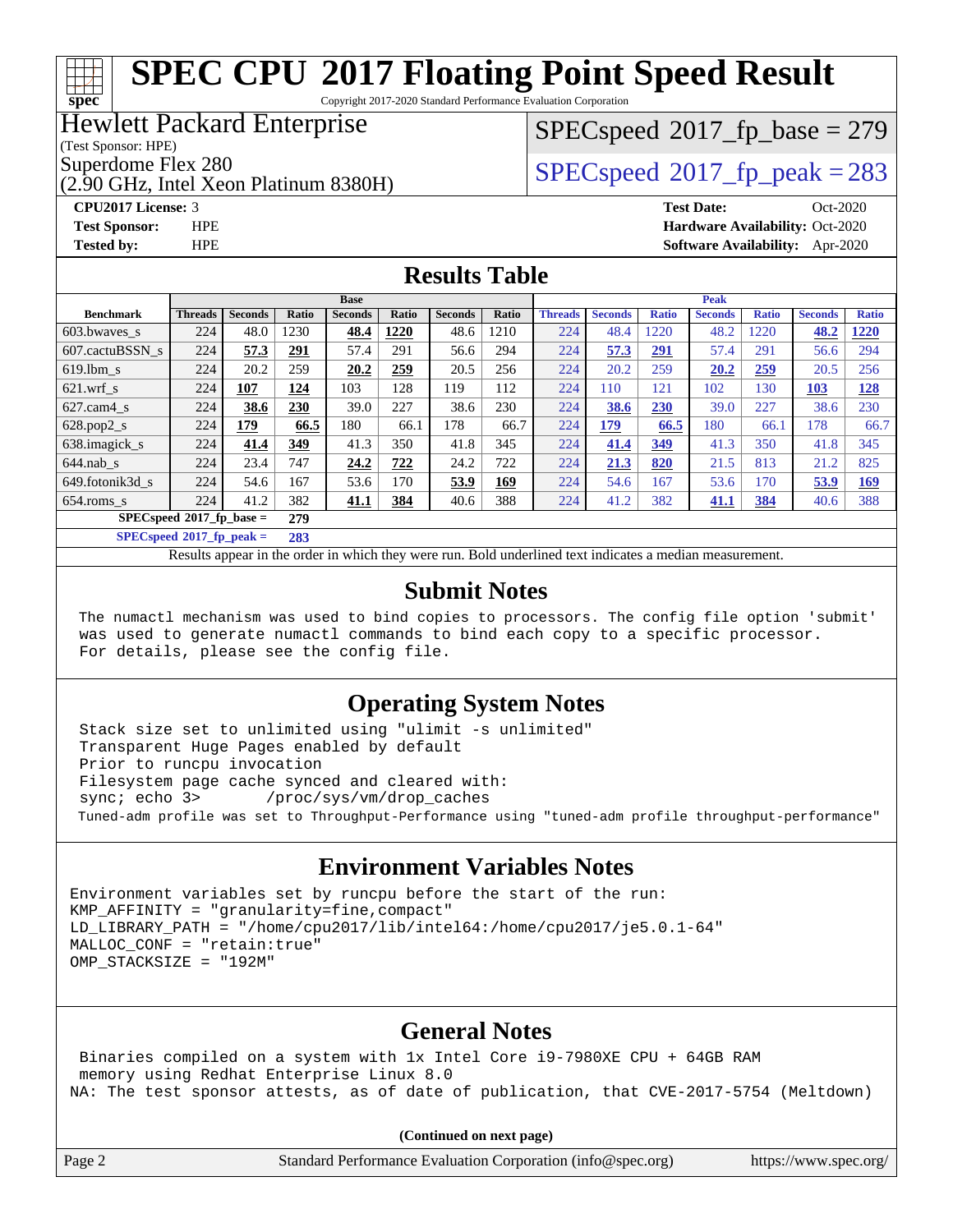Copyright 2017-2020 Standard Performance Evaluation Corporation

### Hewlett Packard Enterprise

(Test Sponsor: HPE)

**[spec](http://www.spec.org/)**

[SPECspeed](http://www.spec.org/auto/cpu2017/Docs/result-fields.html#SPECspeed2017fpbase)<sup>®</sup>2017 fp base = 279

(2.90 GHz, Intel Xeon Platinum 8380H)

Superdome Flex 280<br>  $\log \frac{1}{200}$  [SPECspeed](http://www.spec.org/auto/cpu2017/Docs/result-fields.html#SPECspeed2017fppeak)®[2017\\_fp\\_peak = 2](http://www.spec.org/auto/cpu2017/Docs/result-fields.html#SPECspeed2017fppeak)83

**[CPU2017 License:](http://www.spec.org/auto/cpu2017/Docs/result-fields.html#CPU2017License)** 3 **[Test Date:](http://www.spec.org/auto/cpu2017/Docs/result-fields.html#TestDate)** Oct-2020 **[Test Sponsor:](http://www.spec.org/auto/cpu2017/Docs/result-fields.html#TestSponsor)** HPE **[Hardware Availability:](http://www.spec.org/auto/cpu2017/Docs/result-fields.html#HardwareAvailability)** Oct-2020 **[Tested by:](http://www.spec.org/auto/cpu2017/Docs/result-fields.html#Testedby)** HPE **[Software Availability:](http://www.spec.org/auto/cpu2017/Docs/result-fields.html#SoftwareAvailability)** Apr-2020

## **[General Notes \(Continued\)](http://www.spec.org/auto/cpu2017/Docs/result-fields.html#GeneralNotes)**

is mitigated in the system as tested and documented. Yes: The test sponsor attests, as of date of publication, that CVE-2017-5753 (Spectre variant 1) is mitigated in the system as tested and documented. Yes: The test sponsor attests, as of date of publication, that CVE-2017-5715 (Spectre variant 2) is mitigated in the system as tested and documented. jemalloc, a general purpose malloc implementation built with the RedHat Enterprise 7.5, and the system compiler gcc 4.8.5 sources available from jemalloc.net or<https://github.com/jemalloc/jemalloc/releases> **[Platform Notes](http://www.spec.org/auto/cpu2017/Docs/result-fields.html#PlatformNotes)** BIOS Configuration: Workload Profile set to HPC Hyper-Threading set to Disabled Workload Profile set to Custom Minimum Processor Idle Power Core C-State set to C6 State Minimum Processor Idle Power Package C-State set to Package C6 (non-retention) State LLC Prefetch set to Enabled Sysinfo program /home/cpu2017/bin/sysinfo Rev: r6365 of 2019-08-21 295195f888a3d7edb1e6e46a485a0011 running on ch-621.fchst.rdlabs.hpecorp.net Fri Oct 9 11:17:43 2020 SUT (System Under Test) info as seen by some common utilities. For more information on this section, see <https://www.spec.org/cpu2017/Docs/config.html#sysinfo> From /proc/cpuinfo model name : Intel(R) Xeon(R) Platinum 8380H CPU @ 2.90GHz 8 "physical id"s (chips) 224 "processors" cores, siblings (Caution: counting these is hw and system dependent. The following excerpts from /proc/cpuinfo might not be reliable. Use with caution.) cpu cores : 28 siblings : 28 physical 0: cores 0 1 2 3 4 5 6 8 9 10 11 12 13 14 16 17 18 19 20 21 22 24 25 26 27 28 29 30 physical 1: cores 0 1 2 3 4 5 6 8 9 10 11 12 13 14 16 17 18 19 20 21 22 24 25 26 27 28 29 30 physical 2: cores 0 1 2 3 4 5 6 8 9 10 11 12 13 14 16 17 18 19 20 21 22 24 25 26 27 28 29 30 physical 3: cores 0 1 2 3 4 5 6 8 9 10 11 12 13 14 16 17 18 19 20 21 22 24 25 26 27 28 29 30 physical 4: cores 0 1 2 3 4 5 6 8 9 10 11 12 13 14 16 17 18 19 20 21 22 24 25 26 27 28 29 30 physical 5: cores 0 1 2 3 4 5 6 8 9 10 11 12 13 14 16 17 18 19 20 21 22 24 25 26 27 **(Continued on next page)**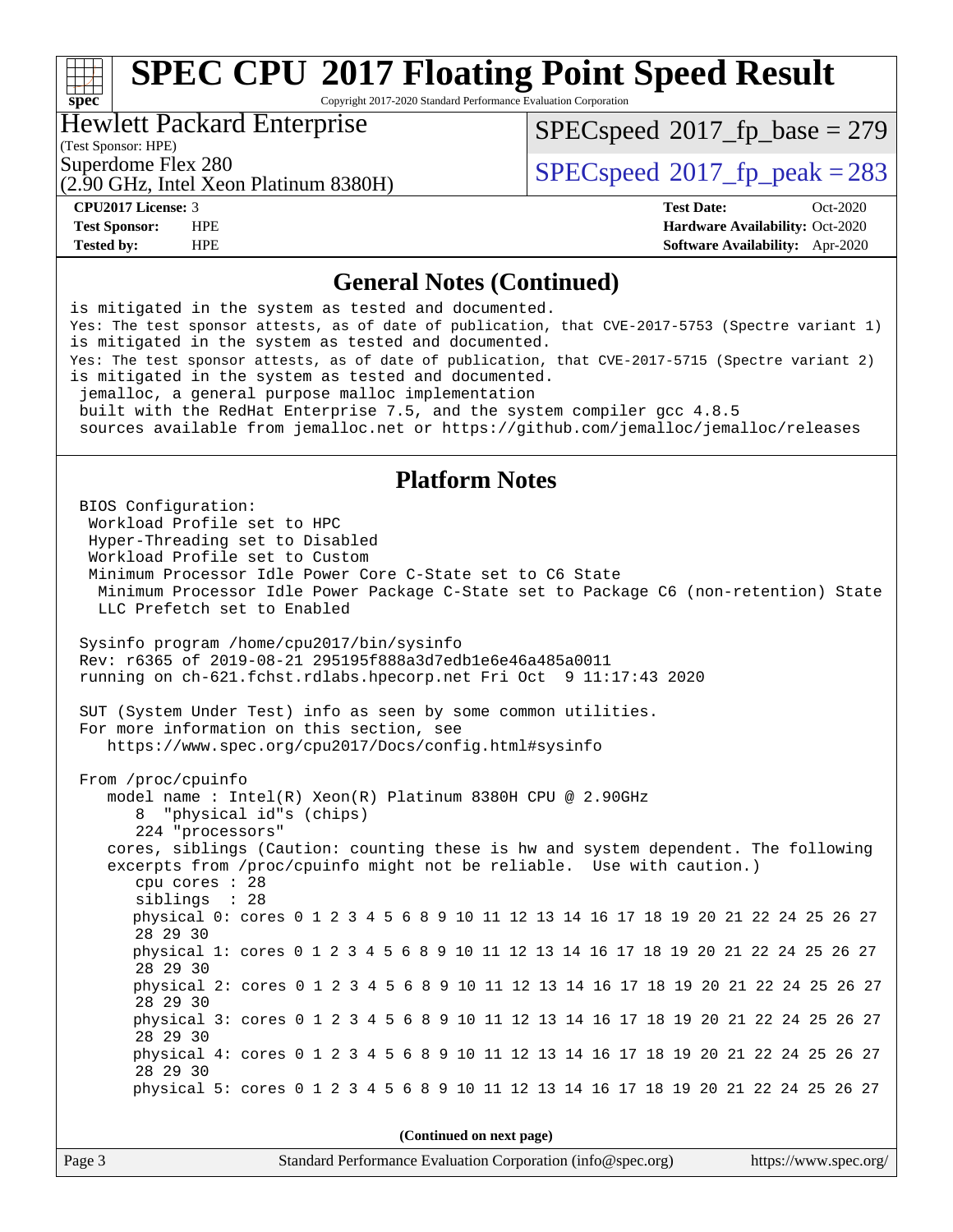#### Page 4 Standard Performance Evaluation Corporation [\(info@spec.org\)](mailto:info@spec.org) <https://www.spec.org/> **[spec](http://www.spec.org/) [SPEC CPU](http://www.spec.org/auto/cpu2017/Docs/result-fields.html#SPECCPU2017FloatingPointSpeedResult)[2017 Floating Point Speed Result](http://www.spec.org/auto/cpu2017/Docs/result-fields.html#SPECCPU2017FloatingPointSpeedResult)** Copyright 2017-2020 Standard Performance Evaluation Corporation (Test Sponsor: HPE) Hewlett Packard Enterprise (2.90 GHz, Intel Xeon Platinum 8380H) Superdome Flex 280<br>  $\log \frac{1}{200}$  [SPECspeed](http://www.spec.org/auto/cpu2017/Docs/result-fields.html#SPECspeed2017fppeak)®[2017\\_fp\\_peak = 2](http://www.spec.org/auto/cpu2017/Docs/result-fields.html#SPECspeed2017fppeak)83 [SPECspeed](http://www.spec.org/auto/cpu2017/Docs/result-fields.html#SPECspeed2017fpbase)<sup>®</sup>2017 fp base = 279 **[CPU2017 License:](http://www.spec.org/auto/cpu2017/Docs/result-fields.html#CPU2017License)** 3 **[Test Date:](http://www.spec.org/auto/cpu2017/Docs/result-fields.html#TestDate)** Oct-2020 **[Test Sponsor:](http://www.spec.org/auto/cpu2017/Docs/result-fields.html#TestSponsor)** HPE **[Hardware Availability:](http://www.spec.org/auto/cpu2017/Docs/result-fields.html#HardwareAvailability)** Oct-2020 **[Tested by:](http://www.spec.org/auto/cpu2017/Docs/result-fields.html#Testedby)** HPE **[Software Availability:](http://www.spec.org/auto/cpu2017/Docs/result-fields.html#SoftwareAvailability)** Apr-2020 **[Platform Notes \(Continued\)](http://www.spec.org/auto/cpu2017/Docs/result-fields.html#PlatformNotes)** 28 29 30 physical 6: cores 0 1 2 3 4 5 6 8 9 10 11 12 13 14 16 17 18 19 20 21 22 24 25 26 27 28 29 30 physical 7: cores 0 1 2 3 4 5 6 8 9 10 11 12 13 14 16 17 18 19 20 21 22 24 25 26 27 28 29 30 From lscpu: Architecture: x86\_64 CPU op-mode(s): 32-bit, 64-bit Byte Order: Little Endian  $CPU(s):$  224 On-line CPU(s) list: 0-223 Thread(s) per core: 1 Core(s) per socket: 28 Socket(s): 8 NUMA node(s): 8 Vendor ID: GenuineIntel CPU family: 6 Model: 85 Model name: Intel(R) Xeon(R) Platinum 8380H CPU @ 2.90GHz Stepping: 11 CPU MHz: 2594.174 CPU max MHz: 4300.0000 CPU min MHz: 1000.0000 BogoMIPS: 5799.79 Virtualization: VT-x L1d cache: 32K L1i cache: 32K L2 cache: 1024K L3 cache: 39424K<br>NUMA node0 CPU(s): 0-27 NUMA  $node0$   $CPU(s):$  NUMA node1 CPU(s): 28-55 NUMA node2 CPU(s): 56-83 NUMA node3 CPU(s): 84-111 NUMA node4 CPU(s): 112-139 NUMA node5 CPU(s): 140-167 NUMA node6 CPU(s): 168-195 NUMA node7 CPU(s): 196-223 Flags: fpu vme de pse tsc msr pae mce cx8 apic sep mtrr pge mca cmov pat pse36 clflush dts acpi mmx fxsr sse sse2 ss ht tm pbe syscall nx pdpe1gb rdtscp lm constant\_tsc art arch\_perfmon pebs bts rep\_good nopl xtopology nonstop\_tsc cpuid aperfmperf pni pclmulqdq dtes64 monitor ds\_cpl vmx smx est tm2 ssse3 sdbg fma cx16 xtpr pdcm pcid dca sse4\_1 sse4\_2 x2apic movbe popcnt tsc\_deadline\_timer aes xsave avx f16c rdrand lahf\_lm abm 3dnowprefetch cpuid\_fault epb cat\_l3 cdp\_l3 invpcid\_single intel\_ppin ssbd mba ibrs ibpb stibp ibrs\_enhanced tpr\_shadow vnmi flexpriority ept vpid fsgsbase tsc\_adjust bmi1 hle avx2 smep bmi2 erms invpcid rtm cqm mpx rdt\_a avx512f avx512dq rdseed adx smap clflushopt clwb intel\_pt avx512cd **(Continued on next page)**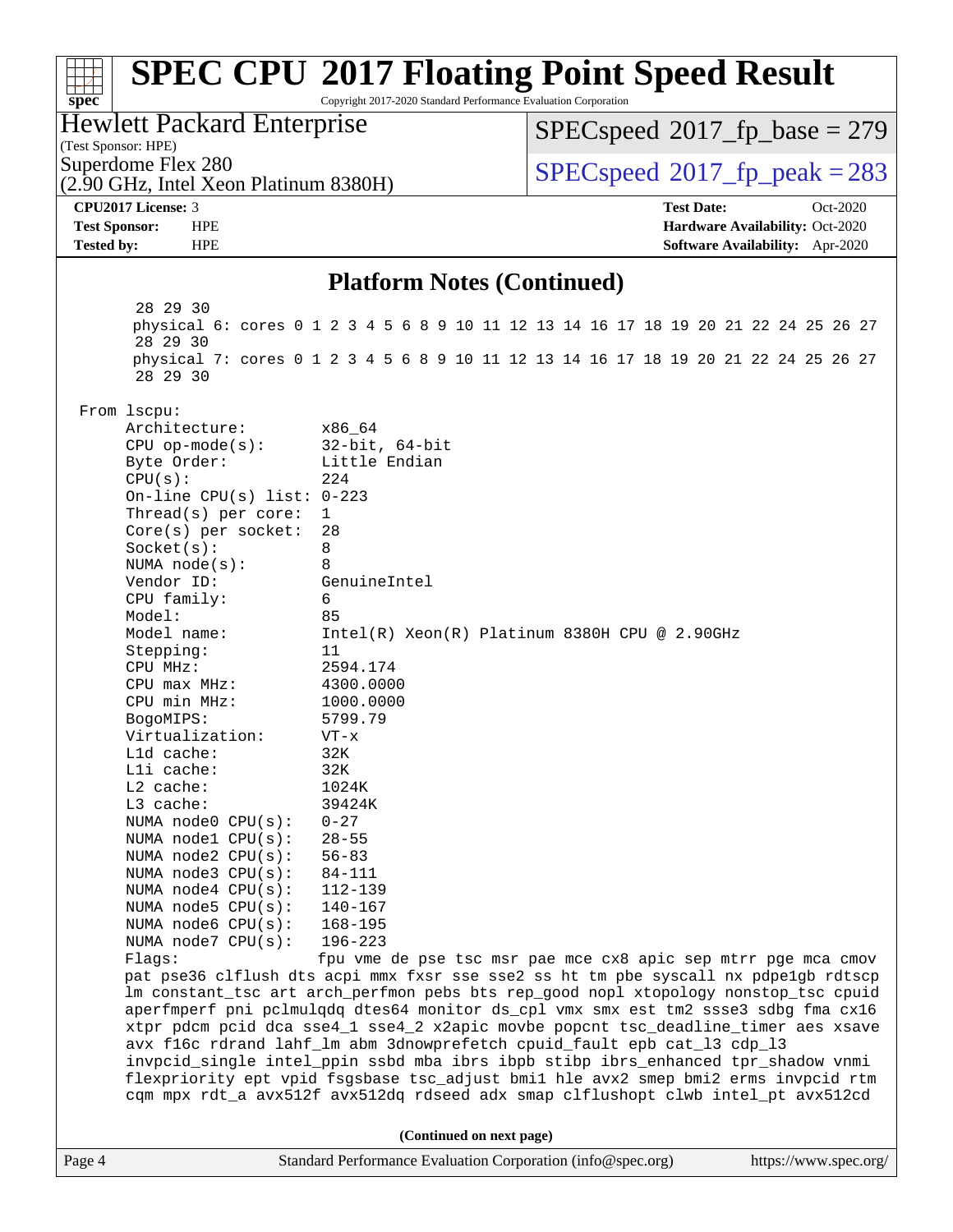Copyright 2017-2020 Standard Performance Evaluation Corporation

Hewlett Packard Enterprise

(2.90 GHz, Intel Xeon Platinum 8380H)

(Test Sponsor: HPE)

**[spec](http://www.spec.org/)**

[SPECspeed](http://www.spec.org/auto/cpu2017/Docs/result-fields.html#SPECspeed2017fpbase)<sup>®</sup>2017 fp base = 279

Superdome Flex 280<br>  $\log \frac{1}{200}$  [SPECspeed](http://www.spec.org/auto/cpu2017/Docs/result-fields.html#SPECspeed2017fppeak)®[2017\\_fp\\_peak = 2](http://www.spec.org/auto/cpu2017/Docs/result-fields.html#SPECspeed2017fppeak)83

**[CPU2017 License:](http://www.spec.org/auto/cpu2017/Docs/result-fields.html#CPU2017License)** 3 **[Test Date:](http://www.spec.org/auto/cpu2017/Docs/result-fields.html#TestDate)** Oct-2020 **[Test Sponsor:](http://www.spec.org/auto/cpu2017/Docs/result-fields.html#TestSponsor)** HPE **[Hardware Availability:](http://www.spec.org/auto/cpu2017/Docs/result-fields.html#HardwareAvailability)** Oct-2020 **[Tested by:](http://www.spec.org/auto/cpu2017/Docs/result-fields.html#Testedby)** HPE **[Software Availability:](http://www.spec.org/auto/cpu2017/Docs/result-fields.html#SoftwareAvailability)** Apr-2020

## **[Platform Notes \(Continued\)](http://www.spec.org/auto/cpu2017/Docs/result-fields.html#PlatformNotes)**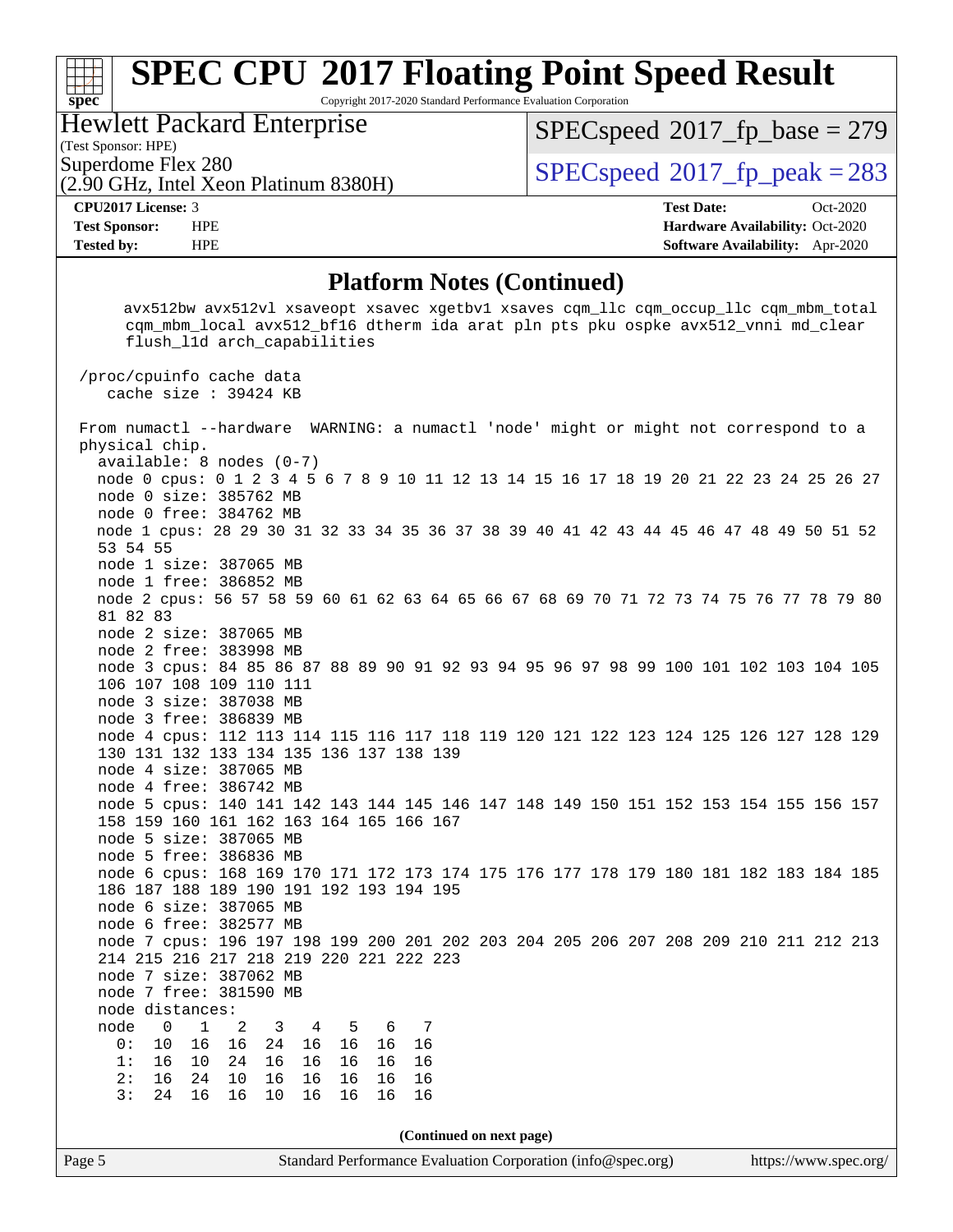| <b>SPEC CPU®2017 Floating Point Speed Result</b><br>TT T<br>Copyright 2017-2020 Standard Performance Evaluation Corporation<br>spec <sup>®</sup>                                                                                                                                                                                                                                                  |                                                                                                     |  |  |  |  |  |
|---------------------------------------------------------------------------------------------------------------------------------------------------------------------------------------------------------------------------------------------------------------------------------------------------------------------------------------------------------------------------------------------------|-----------------------------------------------------------------------------------------------------|--|--|--|--|--|
| Hewlett Packard Enterprise<br>(Test Sponsor: HPE)                                                                                                                                                                                                                                                                                                                                                 | $SPEC speed^{\circ}2017\_fp\_base = 279$                                                            |  |  |  |  |  |
| Superdome Flex 280<br>(2.90 GHz, Intel Xeon Platinum 8380H)                                                                                                                                                                                                                                                                                                                                       | $SPEC speed^{\circ}2017$ fp peak = 283                                                              |  |  |  |  |  |
| <b>CPU2017 License: 3</b><br><b>Test Sponsor:</b><br><b>HPE</b><br><b>Tested by:</b><br><b>HPE</b>                                                                                                                                                                                                                                                                                                | <b>Test Date:</b><br>Oct-2020<br>Hardware Availability: Oct-2020<br>Software Availability: Apr-2020 |  |  |  |  |  |
| <b>Platform Notes (Continued)</b>                                                                                                                                                                                                                                                                                                                                                                 |                                                                                                     |  |  |  |  |  |
| 16<br>4 :<br>16<br>24<br>16 16<br>16 16<br>10                                                                                                                                                                                                                                                                                                                                                     |                                                                                                     |  |  |  |  |  |
| 5:<br>16  16  16  16  16<br>10 24<br>16<br>6:<br>16  16  16  16  16<br>24 10<br>16<br>7:<br>16<br>16 16<br>16 16<br>- 16<br>24<br>10                                                                                                                                                                                                                                                              |                                                                                                     |  |  |  |  |  |
| From /proc/meminfo<br>MemTotal:<br>3169475920 kB<br>HugePages_Total:<br>0<br>2048 kB<br>Hugepagesize:                                                                                                                                                                                                                                                                                             |                                                                                                     |  |  |  |  |  |
| From /etc/*release* /etc/*version*<br>hpe-foundation-release: HPE Foundation Software 2.4, Build<br>734.0820.200723T0100.a.rhel82hpe-200723T0100<br>os-release:<br>NAME="Red Hat Enterprise Linux"<br>VERSION="8.2 (Ootpa)"<br>$ID="rhe1"$<br>ID_LIKE="fedora"<br>VERSION_ID="8.2"<br>PLATFORM_ID="platform:el8"<br>PRETTY_NAME="Red Hat Enterprise Linux 8.2 (Ootpa)"<br>$ANSI\_COLOR = "0; 31"$ |                                                                                                     |  |  |  |  |  |
| system-release: Red Hat Enterprise Linux release 8.2 (Ootpa)<br>system-release-cpe: cpe:/o:redhat:enterprise_linux:8.2:ga<br>uname -a:<br>Linux ch-621.fchst.rdlabs.hpecorp.net 4.18.0-193.el8.x86_64 #1 SMP Fri Mar 27 14:35:58<br>UTC 2020 x86_64 x86_64 x86_64 GNU/Linux                                                                                                                       |                                                                                                     |  |  |  |  |  |
| Kernel self-reported vulnerability status:                                                                                                                                                                                                                                                                                                                                                        |                                                                                                     |  |  |  |  |  |
| itlb multihit:<br>CVE-2018-3620 (L1 Terminal Fault):<br>Microarchitectural Data Sampling:<br>CVE-2017-5754 (Meltdown):<br>CVE-2018-3639 (Speculative Store Bypass): Mitigation: Speculative Store Bypass disabled                                                                                                                                                                                 | Not affected<br>Not affected<br>Not affected<br>Not affected                                        |  |  |  |  |  |
| CVE-2017-5753 (Spectre variant 1):                                                                                                                                                                                                                                                                                                                                                                | via prctl and seccomp<br>Mitigation: usercopy/swapgs barriers and __user<br>pointer sanitization    |  |  |  |  |  |
| $CVE-2017-5715$ (Spectre variant 2):                                                                                                                                                                                                                                                                                                                                                              | Mitigation: Enhanced IBRS, IBPB: conditional,<br>RSB filling                                        |  |  |  |  |  |
| Not affected<br>tsx_async_abort:                                                                                                                                                                                                                                                                                                                                                                  |                                                                                                     |  |  |  |  |  |
| run-level 3 Oct 8 10:57                                                                                                                                                                                                                                                                                                                                                                           |                                                                                                     |  |  |  |  |  |
| SPEC is set to: /home/cpu2017                                                                                                                                                                                                                                                                                                                                                                     |                                                                                                     |  |  |  |  |  |
| (Continued on next page)                                                                                                                                                                                                                                                                                                                                                                          |                                                                                                     |  |  |  |  |  |
| Page 6<br>Standard Performance Evaluation Corporation (info@spec.org)                                                                                                                                                                                                                                                                                                                             | https://www.spec.org/                                                                               |  |  |  |  |  |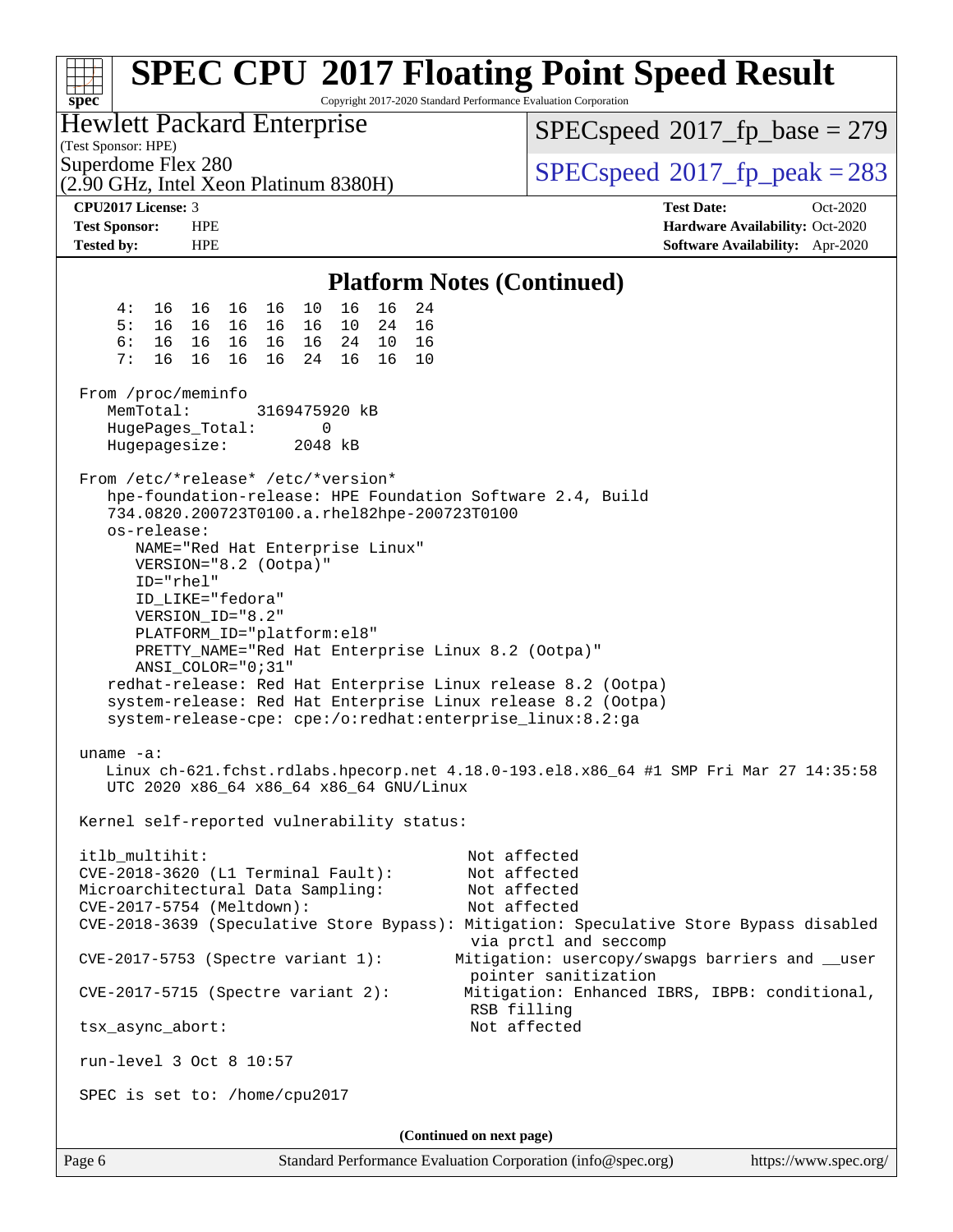Copyright 2017-2020 Standard Performance Evaluation Corporation

## Hewlett Packard Enterprise

(2.90 GHz, Intel Xeon Platinum 8380H)

(Test Sponsor: HPE)

**[spec](http://www.spec.org/)**

 $SPEC speed$ <sup>®</sup> $2017$ \_fp\_base = 279

Superdome Flex 280<br>  $\overline{SPEC}$  [SPECspeed](http://www.spec.org/auto/cpu2017/Docs/result-fields.html#SPECspeed2017fppeak)®[2017\\_fp\\_peak = 2](http://www.spec.org/auto/cpu2017/Docs/result-fields.html#SPECspeed2017fppeak)83

**[CPU2017 License:](http://www.spec.org/auto/cpu2017/Docs/result-fields.html#CPU2017License)** 3 **[Test Date:](http://www.spec.org/auto/cpu2017/Docs/result-fields.html#TestDate)** Oct-2020 **[Test Sponsor:](http://www.spec.org/auto/cpu2017/Docs/result-fields.html#TestSponsor)** HPE **[Hardware Availability:](http://www.spec.org/auto/cpu2017/Docs/result-fields.html#HardwareAvailability)** Oct-2020 **[Tested by:](http://www.spec.org/auto/cpu2017/Docs/result-fields.html#Testedby)** HPE **[Software Availability:](http://www.spec.org/auto/cpu2017/Docs/result-fields.html#SoftwareAvailability)** Apr-2020

#### **[Platform Notes \(Continued\)](http://www.spec.org/auto/cpu2017/Docs/result-fields.html#PlatformNotes)**

 Filesystem Type Size Used Avail Use% Mounted on /dev/mapper/rhel-home xfs 876G 193G 684G 22% /home

From /sys/devices/virtual/dmi/id

 BIOS: HPE Bundle:1.0.140 SFW:008.000.188.000.2010060501 10/06/2020 Vendor: HPE Product: Superdome Flex 280 Product Family: 1590PID02020001 Serial: 5UF0131338

 Additional information from dmidecode follows. WARNING: Use caution when you interpret this section. The 'dmidecode' program reads system data which is "intended to allow hardware to be accurately determined", but the intent may not be met, as there are frequent changes to hardware, firmware, and the "DMTF SMBIOS" standard. Memory:

 48x Micron 36ASF8G72PZ-3G2B2 64 GB 2 rank 3200 48x NO DIMM NO DIMM

(End of data from sysinfo program)

# **[Compiler Version Notes](http://www.spec.org/auto/cpu2017/Docs/result-fields.html#CompilerVersionNotes)**

| C      | 619.1bm_s(base, peak) 638.imagick_s(base, peak)<br>$644.nab_s(base, peak)$                                                                                                                                                                                                                                                                                                                                                                                                                                                                                           |                       |
|--------|----------------------------------------------------------------------------------------------------------------------------------------------------------------------------------------------------------------------------------------------------------------------------------------------------------------------------------------------------------------------------------------------------------------------------------------------------------------------------------------------------------------------------------------------------------------------|-----------------------|
|        | Intel(R) C Intel(R) 64 Compiler for applications running on Intel(R) 64,<br>Version 19.1.1.217 Build 20200306<br>Copyright (C) 1985-2020 Intel Corporation. All rights reserved.                                                                                                                                                                                                                                                                                                                                                                                     |                       |
|        | $C_{++}$ , C, Fortran   607. cactuBSSN s(base, peak)                                                                                                                                                                                                                                                                                                                                                                                                                                                                                                                 |                       |
|        | Intel(R) $C++$ Intel(R) 64 Compiler for applications running on Intel(R) 64,<br>Version 19.1.1.217 Build 20200306<br>Copyright (C) 1985-2020 Intel Corporation. All rights reserved.<br>Intel(R) C Intel(R) 64 Compiler for applications running on Intel(R) 64,<br>Version 19.1.1.217 Build 20200306<br>Copyright (C) 1985-2020 Intel Corporation. All rights reserved.<br>Intel(R) Fortran Intel(R) 64 Compiler for applications running on $Intel(R)$<br>64, Version 19.1.1.217 Build 20200306<br>Copyright (C) 1985-2020 Intel Corporation. All rights reserved. |                       |
|        | (Continued on next page)                                                                                                                                                                                                                                                                                                                                                                                                                                                                                                                                             |                       |
| Page 7 | Standard Performance Evaluation Corporation (info@spec.org)                                                                                                                                                                                                                                                                                                                                                                                                                                                                                                          | https://www.spec.org/ |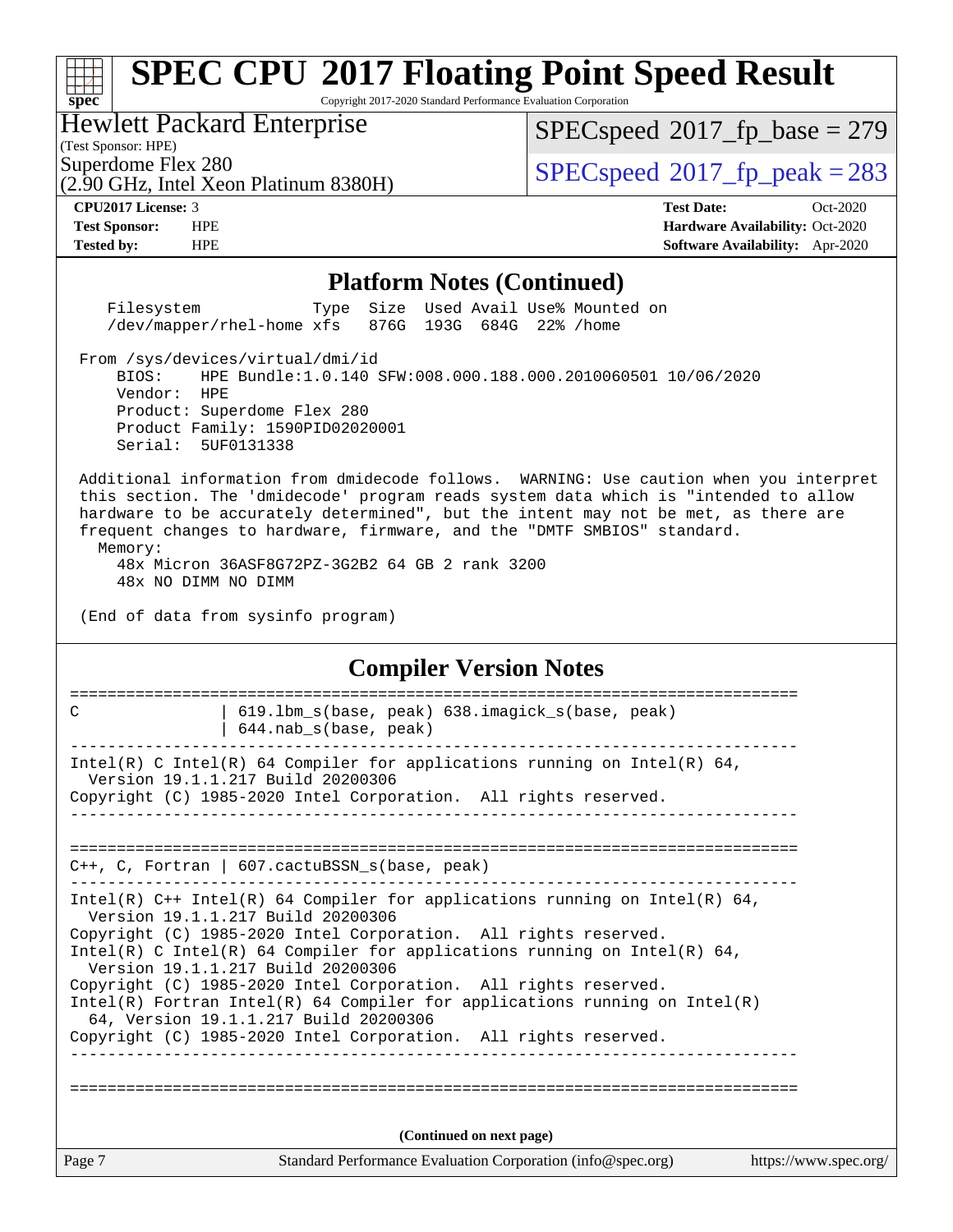| <b>SPEC CPU®2017 Floating Point Speed Result</b><br>$Spec^*$<br>Copyright 2017-2020 Standard Performance Evaluation Corporation                                                                                                                                                                                                                                              |                                                                                                                     |  |  |  |  |
|------------------------------------------------------------------------------------------------------------------------------------------------------------------------------------------------------------------------------------------------------------------------------------------------------------------------------------------------------------------------------|---------------------------------------------------------------------------------------------------------------------|--|--|--|--|
| <b>Hewlett Packard Enterprise</b><br>(Test Sponsor: HPE)                                                                                                                                                                                                                                                                                                                     | $SPEC speed^{\circ}2017\_fp\_base = 279$                                                                            |  |  |  |  |
| Superdome Flex 280<br>(2.90 GHz, Intel Xeon Platinum 8380H)                                                                                                                                                                                                                                                                                                                  | $SPEC speed^{\circ}2017$ _fp_peak = 283                                                                             |  |  |  |  |
| CPU <sub>2017</sub> License: 3<br><b>Test Sponsor:</b><br><b>HPE</b><br><b>HPE</b><br><b>Tested by:</b>                                                                                                                                                                                                                                                                      | <b>Test Date:</b><br>$Oct-2020$<br><b>Hardware Availability: Oct-2020</b><br><b>Software Availability:</b> Apr-2020 |  |  |  |  |
| <b>Compiler Version Notes (Continued)</b>                                                                                                                                                                                                                                                                                                                                    |                                                                                                                     |  |  |  |  |
| 603.bwaves_s(base, peak) 649.fotonik3d_s(base, peak)<br>Fortran<br>654.roms_s(base, peak)                                                                                                                                                                                                                                                                                    |                                                                                                                     |  |  |  |  |
| Intel(R) Fortran Intel(R) 64 Compiler for applications running on $Intel(R)$<br>64, Version 19.1.1.217 Build 20200306<br>Copyright (C) 1985-2020 Intel Corporation. All rights reserved.                                                                                                                                                                                     |                                                                                                                     |  |  |  |  |
| 621.wrf_s(base, peak) 627.cam4_s(base, peak)<br>Fortran, C<br>$628. pop2_s(base, peak)$                                                                                                                                                                                                                                                                                      |                                                                                                                     |  |  |  |  |
| $Intel(R)$ Fortran Intel(R) 64 Compiler for applications running on Intel(R)<br>64, Version 19.1.1.217 Build 20200306<br>Copyright (C) 1985-2020 Intel Corporation. All rights reserved.<br>Intel(R) C Intel(R) 64 Compiler for applications running on Intel(R) 64,<br>Version 19.1.1.217 Build 20200306<br>Copyright (C) 1985-2020 Intel Corporation. All rights reserved. |                                                                                                                     |  |  |  |  |

# **[Base Compiler Invocation](http://www.spec.org/auto/cpu2017/Docs/result-fields.html#BaseCompilerInvocation)**

[C benchmarks](http://www.spec.org/auto/cpu2017/Docs/result-fields.html#Cbenchmarks):

[icc](http://www.spec.org/cpu2017/results/res2020q4/cpu2017-20201012-24153.flags.html#user_CCbase_intel_icc_66fc1ee009f7361af1fbd72ca7dcefbb700085f36577c54f309893dd4ec40d12360134090235512931783d35fd58c0460139e722d5067c5574d8eaf2b3e37e92)

[Fortran benchmarks](http://www.spec.org/auto/cpu2017/Docs/result-fields.html#Fortranbenchmarks): [ifort](http://www.spec.org/cpu2017/results/res2020q4/cpu2017-20201012-24153.flags.html#user_FCbase_intel_ifort_8111460550e3ca792625aed983ce982f94888b8b503583aa7ba2b8303487b4d8a21a13e7191a45c5fd58ff318f48f9492884d4413fa793fd88dd292cad7027ca)

[Benchmarks using both Fortran and C](http://www.spec.org/auto/cpu2017/Docs/result-fields.html#BenchmarksusingbothFortranandC): [ifort](http://www.spec.org/cpu2017/results/res2020q4/cpu2017-20201012-24153.flags.html#user_CC_FCbase_intel_ifort_8111460550e3ca792625aed983ce982f94888b8b503583aa7ba2b8303487b4d8a21a13e7191a45c5fd58ff318f48f9492884d4413fa793fd88dd292cad7027ca) [icc](http://www.spec.org/cpu2017/results/res2020q4/cpu2017-20201012-24153.flags.html#user_CC_FCbase_intel_icc_66fc1ee009f7361af1fbd72ca7dcefbb700085f36577c54f309893dd4ec40d12360134090235512931783d35fd58c0460139e722d5067c5574d8eaf2b3e37e92)

[Benchmarks using Fortran, C, and C++:](http://www.spec.org/auto/cpu2017/Docs/result-fields.html#BenchmarksusingFortranCandCXX) [icpc](http://www.spec.org/cpu2017/results/res2020q4/cpu2017-20201012-24153.flags.html#user_CC_CXX_FCbase_intel_icpc_c510b6838c7f56d33e37e94d029a35b4a7bccf4766a728ee175e80a419847e808290a9b78be685c44ab727ea267ec2f070ec5dc83b407c0218cded6866a35d07) [icc](http://www.spec.org/cpu2017/results/res2020q4/cpu2017-20201012-24153.flags.html#user_CC_CXX_FCbase_intel_icc_66fc1ee009f7361af1fbd72ca7dcefbb700085f36577c54f309893dd4ec40d12360134090235512931783d35fd58c0460139e722d5067c5574d8eaf2b3e37e92) [ifort](http://www.spec.org/cpu2017/results/res2020q4/cpu2017-20201012-24153.flags.html#user_CC_CXX_FCbase_intel_ifort_8111460550e3ca792625aed983ce982f94888b8b503583aa7ba2b8303487b4d8a21a13e7191a45c5fd58ff318f48f9492884d4413fa793fd88dd292cad7027ca)

# **[Base Portability Flags](http://www.spec.org/auto/cpu2017/Docs/result-fields.html#BasePortabilityFlags)**

 603.bwaves\_s: [-DSPEC\\_LP64](http://www.spec.org/cpu2017/results/res2020q4/cpu2017-20201012-24153.flags.html#suite_basePORTABILITY603_bwaves_s_DSPEC_LP64) 607.cactuBSSN\_s: [-DSPEC\\_LP64](http://www.spec.org/cpu2017/results/res2020q4/cpu2017-20201012-24153.flags.html#suite_basePORTABILITY607_cactuBSSN_s_DSPEC_LP64) 619.lbm\_s: [-DSPEC\\_LP64](http://www.spec.org/cpu2017/results/res2020q4/cpu2017-20201012-24153.flags.html#suite_basePORTABILITY619_lbm_s_DSPEC_LP64) 621.wrf\_s: [-DSPEC\\_LP64](http://www.spec.org/cpu2017/results/res2020q4/cpu2017-20201012-24153.flags.html#suite_basePORTABILITY621_wrf_s_DSPEC_LP64) [-DSPEC\\_CASE\\_FLAG](http://www.spec.org/cpu2017/results/res2020q4/cpu2017-20201012-24153.flags.html#b621.wrf_s_baseCPORTABILITY_DSPEC_CASE_FLAG) [-convert big\\_endian](http://www.spec.org/cpu2017/results/res2020q4/cpu2017-20201012-24153.flags.html#user_baseFPORTABILITY621_wrf_s_convert_big_endian_c3194028bc08c63ac5d04de18c48ce6d347e4e562e8892b8bdbdc0214820426deb8554edfa529a3fb25a586e65a3d812c835984020483e7e73212c4d31a38223) 627.cam4\_s: [-DSPEC\\_LP64](http://www.spec.org/cpu2017/results/res2020q4/cpu2017-20201012-24153.flags.html#suite_basePORTABILITY627_cam4_s_DSPEC_LP64) [-DSPEC\\_CASE\\_FLAG](http://www.spec.org/cpu2017/results/res2020q4/cpu2017-20201012-24153.flags.html#b627.cam4_s_baseCPORTABILITY_DSPEC_CASE_FLAG) 628.pop2\_s: [-DSPEC\\_LP64](http://www.spec.org/cpu2017/results/res2020q4/cpu2017-20201012-24153.flags.html#suite_basePORTABILITY628_pop2_s_DSPEC_LP64) [-DSPEC\\_CASE\\_FLAG](http://www.spec.org/cpu2017/results/res2020q4/cpu2017-20201012-24153.flags.html#b628.pop2_s_baseCPORTABILITY_DSPEC_CASE_FLAG) [-convert big\\_endian](http://www.spec.org/cpu2017/results/res2020q4/cpu2017-20201012-24153.flags.html#user_baseFPORTABILITY628_pop2_s_convert_big_endian_c3194028bc08c63ac5d04de18c48ce6d347e4e562e8892b8bdbdc0214820426deb8554edfa529a3fb25a586e65a3d812c835984020483e7e73212c4d31a38223) [-assume byterecl](http://www.spec.org/cpu2017/results/res2020q4/cpu2017-20201012-24153.flags.html#user_baseFPORTABILITY628_pop2_s_assume_byterecl_7e47d18b9513cf18525430bbf0f2177aa9bf368bc7a059c09b2c06a34b53bd3447c950d3f8d6c70e3faf3a05c8557d66a5798b567902e8849adc142926523472)

**(Continued on next page)**

Page 8 Standard Performance Evaluation Corporation [\(info@spec.org\)](mailto:info@spec.org) <https://www.spec.org/>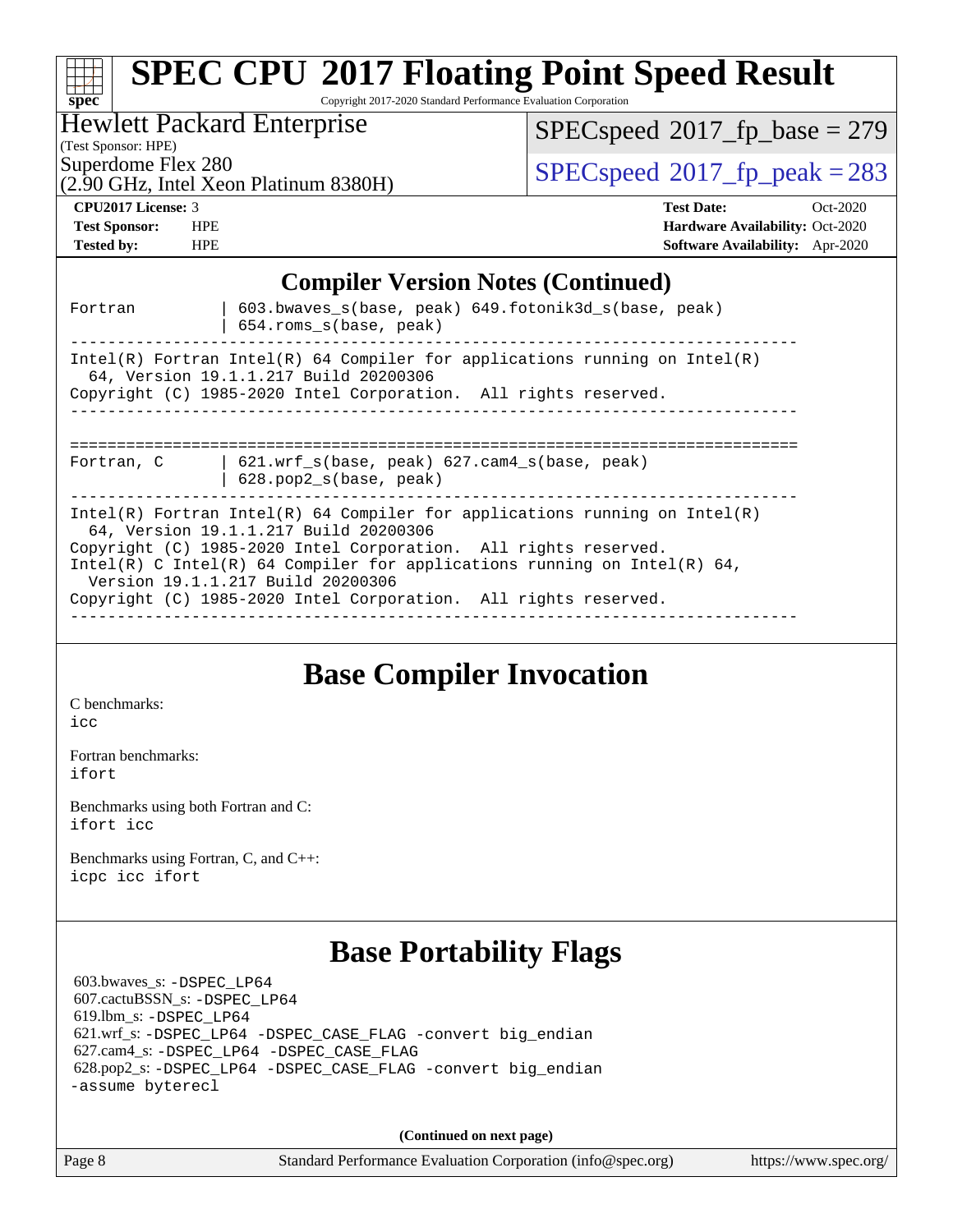Copyright 2017-2020 Standard Performance Evaluation Corporation

## Hewlett Packard Enterprise

(Test Sponsor: HPE)

**[spec](http://www.spec.org/)**

[SPECspeed](http://www.spec.org/auto/cpu2017/Docs/result-fields.html#SPECspeed2017fpbase)<sup>®</sup>2017 fp base = 279

(2.90 GHz, Intel Xeon Platinum 8380H)

Superdome Flex 280<br>  $SPEC speed^{\circ}2017$  fp\_peak = 283

**[CPU2017 License:](http://www.spec.org/auto/cpu2017/Docs/result-fields.html#CPU2017License)** 3 **[Test Date:](http://www.spec.org/auto/cpu2017/Docs/result-fields.html#TestDate)** Oct-2020 **[Test Sponsor:](http://www.spec.org/auto/cpu2017/Docs/result-fields.html#TestSponsor)** HPE **[Hardware Availability:](http://www.spec.org/auto/cpu2017/Docs/result-fields.html#HardwareAvailability)** Oct-2020 **[Tested by:](http://www.spec.org/auto/cpu2017/Docs/result-fields.html#Testedby)** HPE **[Software Availability:](http://www.spec.org/auto/cpu2017/Docs/result-fields.html#SoftwareAvailability)** Apr-2020

# **[Base Portability Flags \(Continued\)](http://www.spec.org/auto/cpu2017/Docs/result-fields.html#BasePortabilityFlags)**

 638.imagick\_s: [-DSPEC\\_LP64](http://www.spec.org/cpu2017/results/res2020q4/cpu2017-20201012-24153.flags.html#suite_basePORTABILITY638_imagick_s_DSPEC_LP64) 644.nab\_s: [-DSPEC\\_LP64](http://www.spec.org/cpu2017/results/res2020q4/cpu2017-20201012-24153.flags.html#suite_basePORTABILITY644_nab_s_DSPEC_LP64) 649.fotonik3d\_s: [-DSPEC\\_LP64](http://www.spec.org/cpu2017/results/res2020q4/cpu2017-20201012-24153.flags.html#suite_basePORTABILITY649_fotonik3d_s_DSPEC_LP64) 654.roms\_s: [-DSPEC\\_LP64](http://www.spec.org/cpu2017/results/res2020q4/cpu2017-20201012-24153.flags.html#suite_basePORTABILITY654_roms_s_DSPEC_LP64)

# **[Base Optimization Flags](http://www.spec.org/auto/cpu2017/Docs/result-fields.html#BaseOptimizationFlags)**

#### [C benchmarks](http://www.spec.org/auto/cpu2017/Docs/result-fields.html#Cbenchmarks):

[-m64](http://www.spec.org/cpu2017/results/res2020q4/cpu2017-20201012-24153.flags.html#user_CCbase_m64-icc) [-std=c11](http://www.spec.org/cpu2017/results/res2020q4/cpu2017-20201012-24153.flags.html#user_CCbase_std-icc-std_0e1c27790398a4642dfca32ffe6c27b5796f9c2d2676156f2e42c9c44eaad0c049b1cdb667a270c34d979996257aeb8fc440bfb01818dbc9357bd9d174cb8524) [-xCORE-AVX512](http://www.spec.org/cpu2017/results/res2020q4/cpu2017-20201012-24153.flags.html#user_CCbase_f-xCORE-AVX512) [-ipo](http://www.spec.org/cpu2017/results/res2020q4/cpu2017-20201012-24153.flags.html#user_CCbase_f-ipo) [-O3](http://www.spec.org/cpu2017/results/res2020q4/cpu2017-20201012-24153.flags.html#user_CCbase_f-O3) [-no-prec-div](http://www.spec.org/cpu2017/results/res2020q4/cpu2017-20201012-24153.flags.html#user_CCbase_f-no-prec-div) [-qopt-prefetch](http://www.spec.org/cpu2017/results/res2020q4/cpu2017-20201012-24153.flags.html#user_CCbase_f-qopt-prefetch) [-ffinite-math-only](http://www.spec.org/cpu2017/results/res2020q4/cpu2017-20201012-24153.flags.html#user_CCbase_f_finite_math_only_cb91587bd2077682c4b38af759c288ed7c732db004271a9512da14a4f8007909a5f1427ecbf1a0fb78ff2a814402c6114ac565ca162485bbcae155b5e4258871) [-qopt-mem-layout-trans=4](http://www.spec.org/cpu2017/results/res2020q4/cpu2017-20201012-24153.flags.html#user_CCbase_f-qopt-mem-layout-trans_fa39e755916c150a61361b7846f310bcdf6f04e385ef281cadf3647acec3f0ae266d1a1d22d972a7087a248fd4e6ca390a3634700869573d231a252c784941a8) [-qopenmp](http://www.spec.org/cpu2017/results/res2020q4/cpu2017-20201012-24153.flags.html#user_CCbase_qopenmp_16be0c44f24f464004c6784a7acb94aca937f053568ce72f94b139a11c7c168634a55f6653758ddd83bcf7b8463e8028bb0b48b77bcddc6b78d5d95bb1df2967) [-DSPEC\\_OPENMP](http://www.spec.org/cpu2017/results/res2020q4/cpu2017-20201012-24153.flags.html#suite_CCbase_DSPEC_OPENMP) [-mbranches-within-32B-boundaries](http://www.spec.org/cpu2017/results/res2020q4/cpu2017-20201012-24153.flags.html#user_CCbase_f-mbranches-within-32B-boundaries)

#### [Fortran benchmarks](http://www.spec.org/auto/cpu2017/Docs/result-fields.html#Fortranbenchmarks):

```
-m64 -Wl,-z,muldefs -DSPEC_OPENMP -xCORE-AVX512 -ipo -O3
-no-prec-div -qopt-prefetch -ffinite-math-only
-qopt-mem-layout-trans=4 -qopenmp -nostandard-realloc-lhs
-mbranches-within-32B-boundaries -L/usr/local/jemalloc64-5.0.1/lib
-ljemalloc
```
#### [Benchmarks using both Fortran and C](http://www.spec.org/auto/cpu2017/Docs/result-fields.html#BenchmarksusingbothFortranandC):

```
-m64 -std=c11 -Wl,-z,muldefs -xCORE-AVX512 -ipo -O3 -no-prec-div
-qopt-prefetch -ffinite-math-only -qopt-mem-layout-trans=4 -qopenmp
-DSPEC_OPENMP -mbranches-within-32B-boundaries -nostandard-realloc-lhs
-L/usr/local/jemalloc64-5.0.1/lib -ljemalloc
```
#### [Benchmarks using Fortran, C, and C++:](http://www.spec.org/auto/cpu2017/Docs/result-fields.html#BenchmarksusingFortranCandCXX)

```
-m64 -std=c11 -Wl,-z,muldefs -xCORE-AVX512 -ipo -O3 -no-prec-div
-qopt-prefetch -ffinite-math-only -qopt-mem-layout-trans=4 -qopenmp
-DSPEC_OPENMP -mbranches-within-32B-boundaries -nostandard-realloc-lhs
-L/usr/local/jemalloc64-5.0.1/lib -ljemalloc
```
# **[Peak Compiler Invocation](http://www.spec.org/auto/cpu2017/Docs/result-fields.html#PeakCompilerInvocation)**

[C benchmarks](http://www.spec.org/auto/cpu2017/Docs/result-fields.html#Cbenchmarks):

[icc](http://www.spec.org/cpu2017/results/res2020q4/cpu2017-20201012-24153.flags.html#user_CCpeak_intel_icc_66fc1ee009f7361af1fbd72ca7dcefbb700085f36577c54f309893dd4ec40d12360134090235512931783d35fd58c0460139e722d5067c5574d8eaf2b3e37e92)

[Fortran benchmarks](http://www.spec.org/auto/cpu2017/Docs/result-fields.html#Fortranbenchmarks): [ifort](http://www.spec.org/cpu2017/results/res2020q4/cpu2017-20201012-24153.flags.html#user_FCpeak_intel_ifort_8111460550e3ca792625aed983ce982f94888b8b503583aa7ba2b8303487b4d8a21a13e7191a45c5fd58ff318f48f9492884d4413fa793fd88dd292cad7027ca)

[Benchmarks using both Fortran and C](http://www.spec.org/auto/cpu2017/Docs/result-fields.html#BenchmarksusingbothFortranandC): [ifort](http://www.spec.org/cpu2017/results/res2020q4/cpu2017-20201012-24153.flags.html#user_CC_FCpeak_intel_ifort_8111460550e3ca792625aed983ce982f94888b8b503583aa7ba2b8303487b4d8a21a13e7191a45c5fd58ff318f48f9492884d4413fa793fd88dd292cad7027ca) [icc](http://www.spec.org/cpu2017/results/res2020q4/cpu2017-20201012-24153.flags.html#user_CC_FCpeak_intel_icc_66fc1ee009f7361af1fbd72ca7dcefbb700085f36577c54f309893dd4ec40d12360134090235512931783d35fd58c0460139e722d5067c5574d8eaf2b3e37e92)

**(Continued on next page)**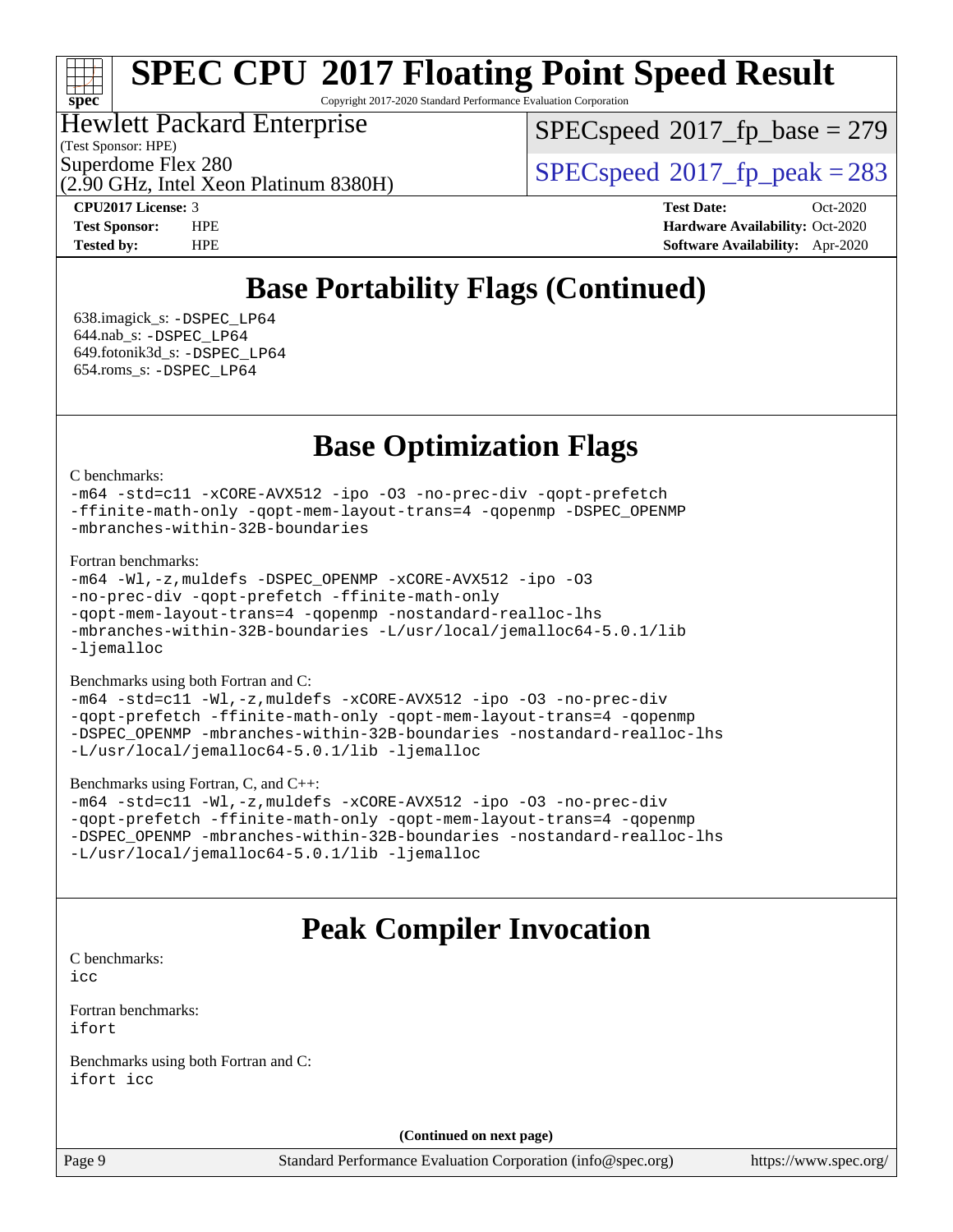Copyright 2017-2020 Standard Performance Evaluation Corporation

## Hewlett Packard Enterprise

(2.90 GHz, Intel Xeon Platinum 8380H)

(Test Sponsor: HPE)

**[spec](http://www.spec.org/)**

[SPECspeed](http://www.spec.org/auto/cpu2017/Docs/result-fields.html#SPECspeed2017fpbase)<sup>®</sup>2017 fp base = 279

Superdome Flex 280<br>  $SPEC speed^{\circ}2017$  fp\_peak = 283

**[CPU2017 License:](http://www.spec.org/auto/cpu2017/Docs/result-fields.html#CPU2017License)** 3 **[Test Date:](http://www.spec.org/auto/cpu2017/Docs/result-fields.html#TestDate)** Oct-2020 **[Test Sponsor:](http://www.spec.org/auto/cpu2017/Docs/result-fields.html#TestSponsor)** HPE **[Hardware Availability:](http://www.spec.org/auto/cpu2017/Docs/result-fields.html#HardwareAvailability)** Oct-2020 **[Tested by:](http://www.spec.org/auto/cpu2017/Docs/result-fields.html#Testedby)** HPE **[Software Availability:](http://www.spec.org/auto/cpu2017/Docs/result-fields.html#SoftwareAvailability)** Apr-2020

# **[Peak Compiler Invocation \(Continued\)](http://www.spec.org/auto/cpu2017/Docs/result-fields.html#PeakCompilerInvocation)**

[Benchmarks using Fortran, C, and C++:](http://www.spec.org/auto/cpu2017/Docs/result-fields.html#BenchmarksusingFortranCandCXX) [icpc](http://www.spec.org/cpu2017/results/res2020q4/cpu2017-20201012-24153.flags.html#user_CC_CXX_FCpeak_intel_icpc_c510b6838c7f56d33e37e94d029a35b4a7bccf4766a728ee175e80a419847e808290a9b78be685c44ab727ea267ec2f070ec5dc83b407c0218cded6866a35d07) [icc](http://www.spec.org/cpu2017/results/res2020q4/cpu2017-20201012-24153.flags.html#user_CC_CXX_FCpeak_intel_icc_66fc1ee009f7361af1fbd72ca7dcefbb700085f36577c54f309893dd4ec40d12360134090235512931783d35fd58c0460139e722d5067c5574d8eaf2b3e37e92) [ifort](http://www.spec.org/cpu2017/results/res2020q4/cpu2017-20201012-24153.flags.html#user_CC_CXX_FCpeak_intel_ifort_8111460550e3ca792625aed983ce982f94888b8b503583aa7ba2b8303487b4d8a21a13e7191a45c5fd58ff318f48f9492884d4413fa793fd88dd292cad7027ca)

# **[Peak Portability Flags](http://www.spec.org/auto/cpu2017/Docs/result-fields.html#PeakPortabilityFlags)**

Same as Base Portability Flags

# **[Peak Optimization Flags](http://www.spec.org/auto/cpu2017/Docs/result-fields.html#PeakOptimizationFlags)**

[C benchmarks](http://www.spec.org/auto/cpu2017/Docs/result-fields.html#Cbenchmarks):

 $619.$ lbm\_s: basepeak = yes

638.imagick\_s: basepeak = yes

```
-m64 -std = c11 -W1, -z,muldefs -xCORE-AVX512-ipo -03-no-prec-div -qopt-prefetch -ffinite-math-only
-qopt-mem-layout-trans=4 -qopenmp -DSPEC_OPENMP
-mbranches-within-32B-boundaries
-L/usr/local/jemalloc64-5.0.1/lib -ljemalloc
```
[Fortran benchmarks](http://www.spec.org/auto/cpu2017/Docs/result-fields.html#Fortranbenchmarks):

```
603.bwaves -m64 -W1, -z, muldefs -prof-use(pass 2)-DSPEC_SUPPRESS_OPENMP -DSPEC_OPENMP -ipo -xCORE-AVX512
-O3 -no-prec-div -qopt-prefetch -ffinite-math-only
-qopt-mem-layout-trans=4 -qopenmp -nostandard-realloc-lhs
-mbranches-within-32B-boundaries
-L/usr/local/jemalloc64-5.0.1/lib -ljemalloc
```
 $649.$ fotonik $3d$ <sub>-</sub>s: basepeak = yes

654.roms\_s: basepeak = yes

[Benchmarks using both Fortran and C](http://www.spec.org/auto/cpu2017/Docs/result-fields.html#BenchmarksusingbothFortranandC):

```
 621.wrf_s: -m64 -std=c11 -Wl,-z,muldefs -prof-gen(pass 1)
-prof-use(pass 2) -ipo -xCORE-AVX512 -O3 -no-prec-div
-qopt-prefetch -ffinite-math-only -qopt-mem-layout-trans=4
-qopenmp -DSPEC OPENMP
-mbranches-within-32B-boundaries -nostandard-realloc-lhs
-L/usr/local/jemalloc64-5.0.1/lib -ljemalloc
```
**(Continued on next page)**